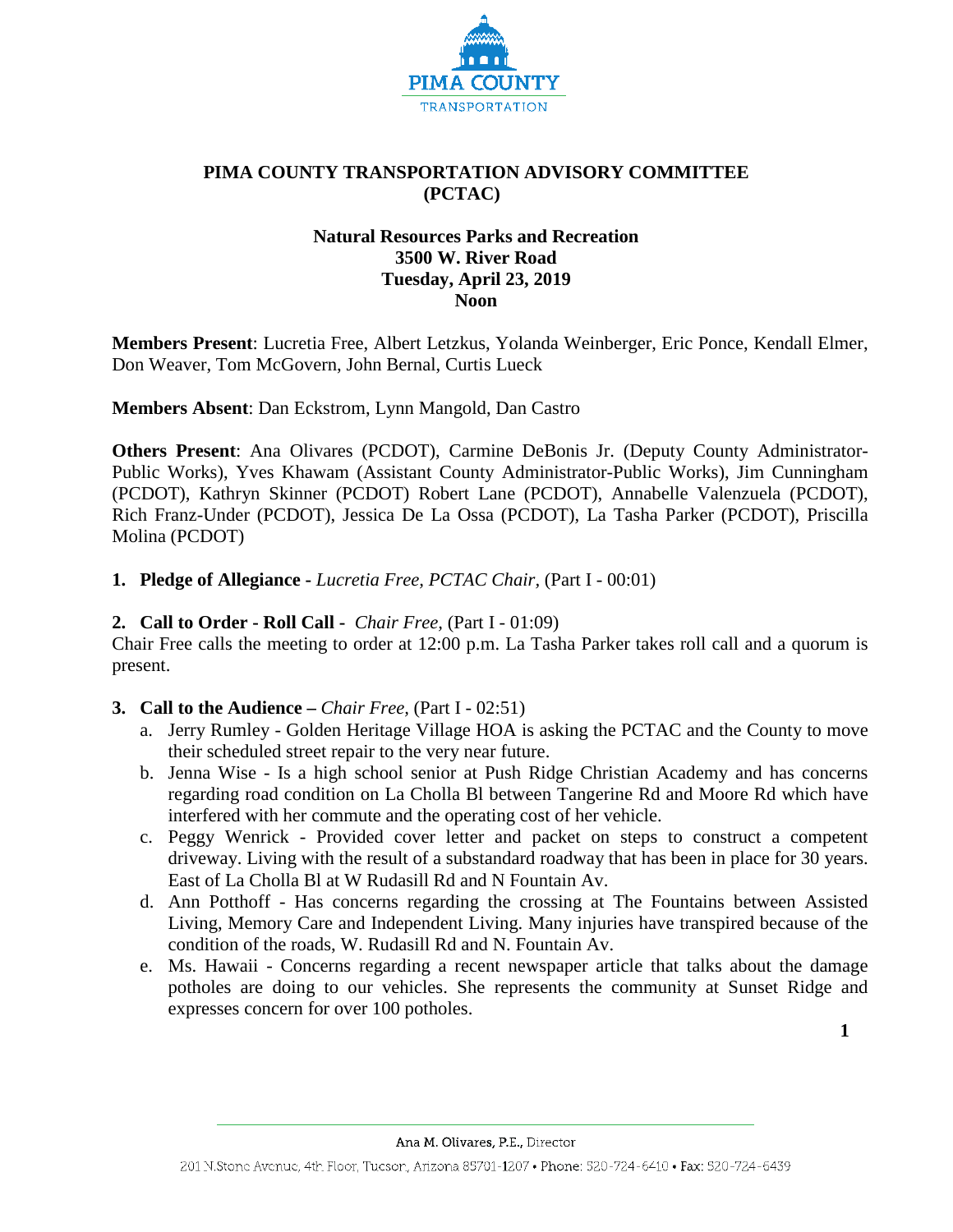- f. Kermit T. Stephen Concerns about westbound Massingdale Rd between Thornydale Rd and Oldfather Rd. Continuously sees children from Thornydale Elementary School fall and hurt themselves.
- g. Joe Boogaart Has concerns regarding lack of trust with Pima County and how funds are not being used for pavement preservation.
- h. Lara Jacobucci Expressed concern for failed roads that have not been fixed.
- i. Ralph Strickyen Poor contractors are part of the reason for bad roads in Pima County.
- j. Bruce Simons Concerns that bicyclists are using the sidewalk rather than the road on N Fountain Av due to the condition of the road. Install a bike lane for the bicyclists.
- k. Peter Thorne A resident of The Fountains off W Rudasill Rd and N Fountain Av is asking for major upgrades to these roads that access his property.
- l. John Guttierrez A resident of The Fountains is expressing concern regarding a crosswalk repair. Since the repair, the crosswalk is worse and believes it is a hazard.
- m. Barbara Peters W Lavery Ln is undriveable and has caused damage to vehicle.
- n. Paul Cacchione W Lavery Ln is a no outlet and dead end lane which is the only access to Sunset Ridge. Road has not been fixed in 30 years, except filling potholes.
- o. Martha Michaels The final decision regarding what roads are fixed come from the Pima County Board of Supervisors and the County Administrator Chuck Huckleberry.
- p. Gary Aupros Lives on Lavery Ln which has less than a half inch of asphalt. Spend taxpayer's money wisely.
- q. Frank Bangs Please consider prioritizing the repair of failed streets first instead of trying to maximize return on the use of limited funds.
- r. Mia Tittle Groups of people are being disenfranchised and not represented. People in poor neighborhoods have less income, but you're fixing better streets in the better neighborhoods. Moondance Estates
- s. John Backer Use Highway User Revenue Fund (HURF) and Vehicle License Tax (VLT) to repair the roads. Certain things are expected from the County; public safety and roads should be at the top.
- t. Joe Eutizi The roads are failed. After five years they're not any better. Wife went for a walk in the evening and fell on road. Start repairing failed roads.
- u. Brad Johns Suggested looking at new and creative ways to address residential road repair and safety.
- v. Elizabeth Franks Magic Lane just off Ina Rd by Donaldson Elementary, the roads are in need of repair. Throughout Oracle Heights are potholes and feels like you're driving on a washboard.
- w. Barry Weiss Suggest a restructuring on how we look at fixing the roads and the cost of the repairs. The costs are humongous.
- x. Phyllis Seidman Wanted to share the results of a year of recovery from an elbow and shoulder injury from tripping into a pothole. Does not walk on Lavery Ln anymore.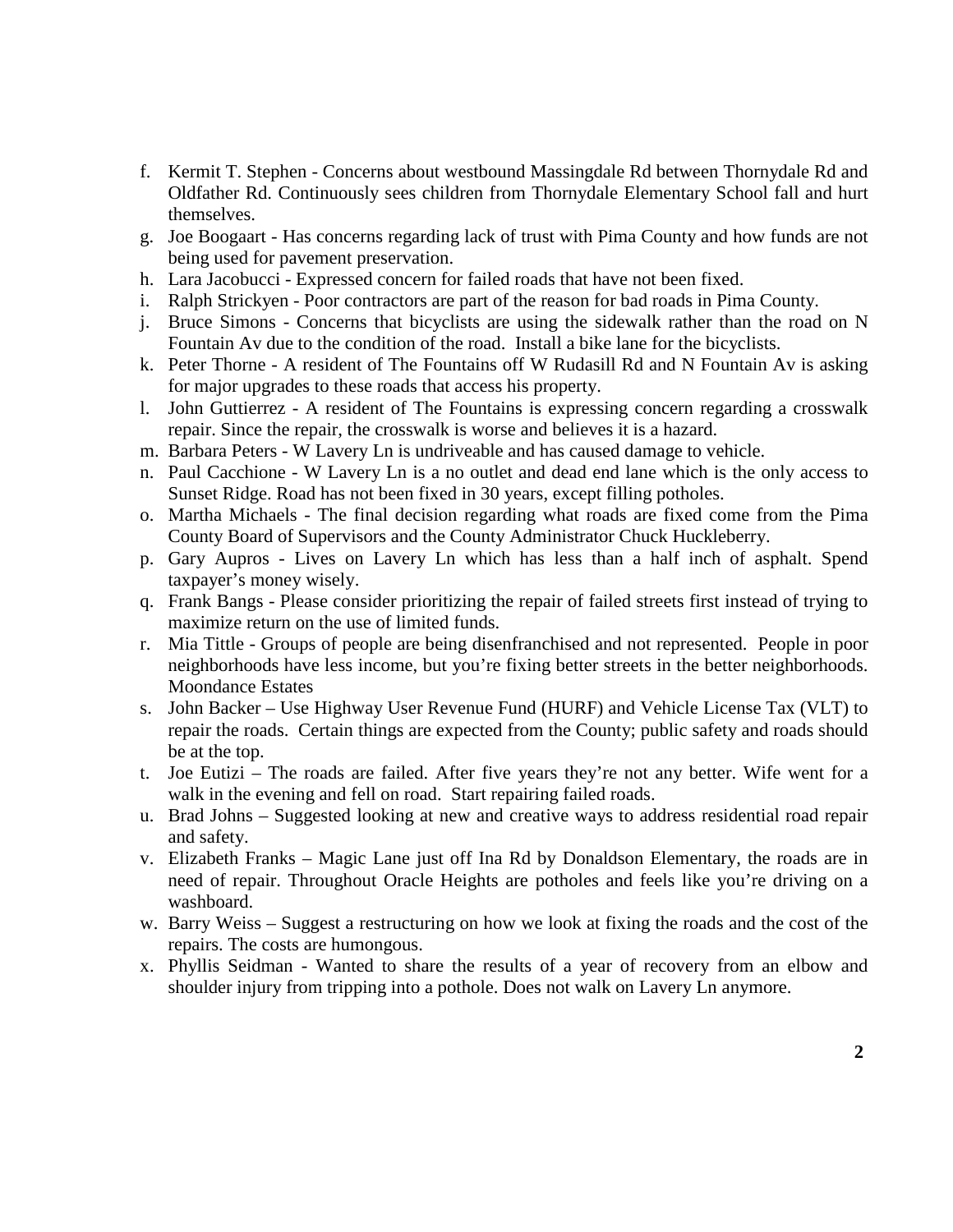# **4. Action: Approval of Meeting Summary for March 26, 2019 Meeting –** *Chair Free,* (Part II- 00:00)

Mr. Letzkus has concerns regarding the response to the 404 Clean Water Permit Requirements for Bank Protection of the meeting summary.

## **MOTION** *by Mr. Letzkus, Vice Chair* (Part II – 03:11)

Requesting the meeting summary to reflect Suzanne Shield's response regarding the 404 Clean Water Permit Requirements for Bank Protection.

A motion was made, seconded and does not carry to revise meeting minutes. Roll Call Vote (2 Yes, 6 No).

Tom McGovern makes a motion to approve the meeting minutes. Motion passes 7 to 1.

# **5. FY 19/20 Pavement Program Roadway Prioritization** – *Rob Lane and Rich Franz- Under, PCDOT, (*Part II - 5:03)

## **a. Subcommittee Meeting -** *John Bernal, PCTAC Member, (*Part II - 05:30)

Mr. Bernal provided a brief recap of scenarios five and six that are to be considered for identifying the roadways to be treated. The sub-committee believes PCTAC should make some determination today to allow staff to move forward to be able to contract when allotment of funding is available. Subcommittee agreed to recommend scenario 6 to PCTAC.

Rich Franz-Under presented the PCTAC scenario criteria and recommendation.

\*\*See "PCTAC" Agenda Item 4.1 - [FY 19/20 Pavement Program Roadway Prioritization](http://webcms.pima.gov/UserFiles/Servers/Server_6/File/Government/Transportation/TransportationAdvisoryCommittee/DocumentsTab/Apr23,%202019/TAC_StreetSaver_PRESENTATION_20190423.pdf)  [Presentation" under "Documents"](http://webcms.pima.gov/UserFiles/Servers/Server_6/File/Government/Transportation/TransportationAdvisoryCommittee/DocumentsTab/Apr23,%202019/TAC_StreetSaver_PRESENTATION_20190423.pdf) tab.

[\\*\\*See "PCTAC" Agenda Item 4.2 –](http://webcms.pima.gov/UserFiles/Servers/Server_6/File/Government/Transportation/TransportationAdvisoryCommittee/DocumentsTab/Apr23,%202019/_Summary%20Report_Miles_by_FunctionalClass_TAC20190411.pdf) FY 19/20 Summary Report Miles by Functional Class under ["Documents" tab.](http://webcms.pima.gov/UserFiles/Servers/Server_6/File/Government/Transportation/TransportationAdvisoryCommittee/DocumentsTab/Apr23,%202019/_Summary%20Report_Miles_by_FunctionalClass_TAC20190411.pdf)

\*\*See "PCTAC" Agenda Item 4.3 – [FY 19/20 Summary Report Pavement Preservation Alternatives](http://webcms.pima.gov/UserFiles/Servers/Server_6/File/Government/Transportation/TransportationAdvisoryCommittee/DocumentsTab/Apr23,%202019/_SummaryReport_TAC20190411.pdf)  [under "Documents" tab.](http://webcms.pima.gov/UserFiles/Servers/Server_6/File/Government/Transportation/TransportationAdvisoryCommittee/DocumentsTab/Apr23,%202019/_SummaryReport_TAC20190411.pdf)

# **b. Discussion** (Part II - 30:00)

Mr. Lueck has asked committee to consider neighborhood co-funding street improvements and work together with these neighborhoods in the future outside of the improvement district process.

Mr. Letzkus thinks scenario 5 would be better because the County's Street Saver program provides a list of what is needed and its fact based and the committee should lean toward a fact based decision on how the funding is allocated.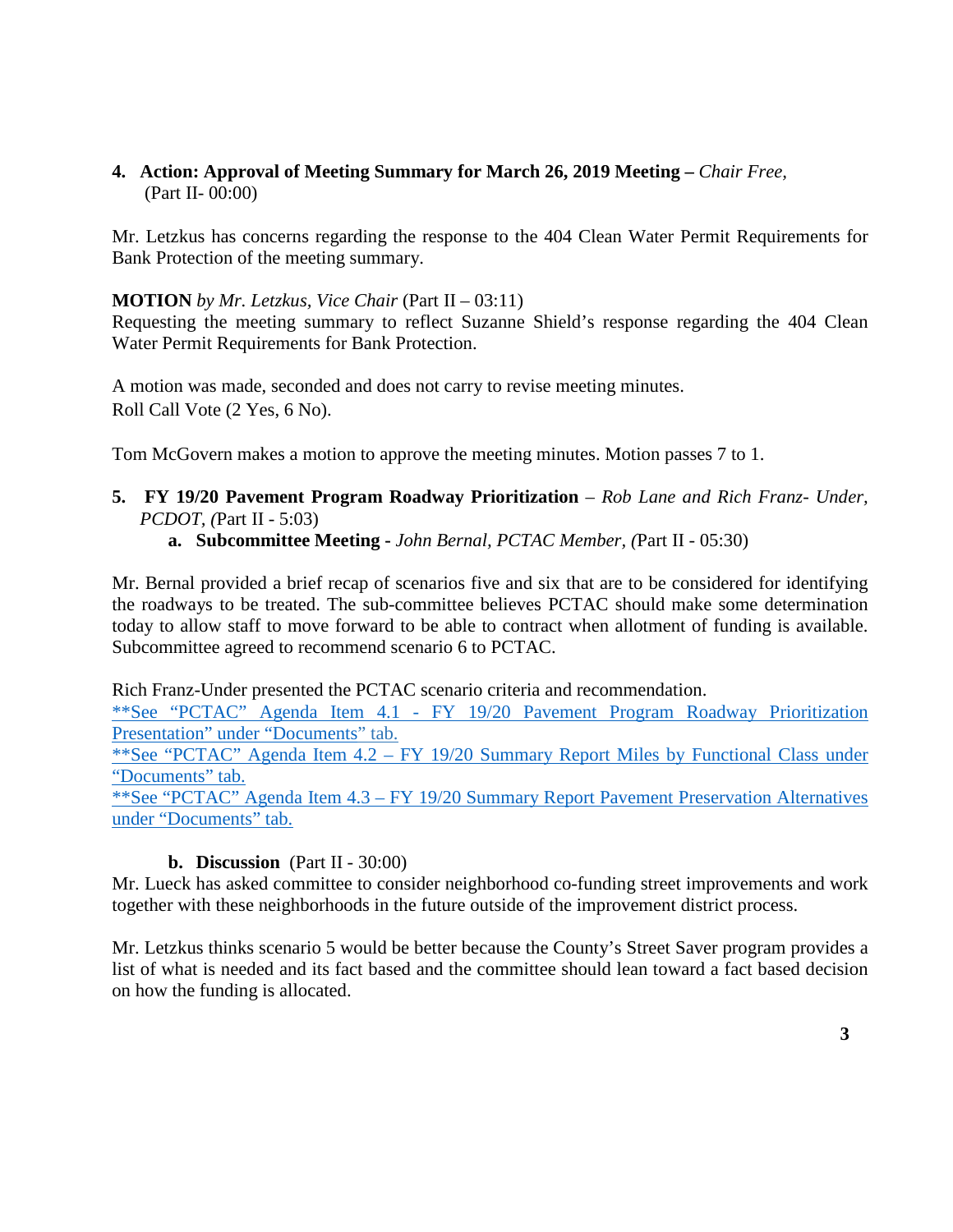Mr. Bernal explains how the subcommittee came to the idea of the equal split of the money. The subcommittee did have discussions on scenario 5 and the total miles treated in each Board of Supervisor (BOS) district and there is a vast range in each district. Under scenario 6, you get the same mileage in each district and all districts are in bad shape. The recommendation is to initially invest equally in all five districts under scenario 6. Over time if there are more resources, then some of the districts that have more mileage can be addressed.

Mr. McGovern recalls the same discussions last year and believes for the first year it makes sense to split evenly, and although it is recommended this year, the criteria should be revisited each year.

Mr. Weaver states the even split as recommended by the subcommittee is the best solution for the first year. Engineering solutions sometimes does not satisfy the constituent.

Ms. Weinberger states that looking at both scenarios, is not comparing apples to apples. Scenario 5 was reviewed with the recommendation of 50 percent of the funding to be divided to local and 50 percent to arterial/collector breakdown with the exception of not splitting evenly between BOS districts. Scenario 6 splits the funding equally between BOS districts and even though they are both different, the sane priority is to address local roads.

## **MOTION** by *Yolanda Weinberger,* (Part II - 39:07)

Ms. Weinberger makes a motion to include failed local roads to the proposal put forth. Committee in favor and Mr. Letzkus opposed. Motion passes 7 to 1.

## **MOTION** by Tom McGovern, (Part II – 38:57)

Mr. McGovern will move the recommendation as presented by the sub-committee as amended. Committee in favor and Mr. Letzkus opposed. Motion passes. 7 to 1

## **6. Discussion and Clarification of Agenda Items –** *Yolanda Weinberger, PCTAC Member,*  (Part II - 39:32)

## **a. Content of items**

A description of an agenda request.

## **b. Timeliness of submission**

The second Friday following the PCTAC meeting. Any submission would be due May 3<sup>rd</sup> for May 28<sup>th</sup>, our next meeting.

## **c. Format for submission**

 Chair Free stated that email has worked best for submitting information and request. If an urgent item request for agenda after the deadline the Chair has the discretion to add to the agenda.